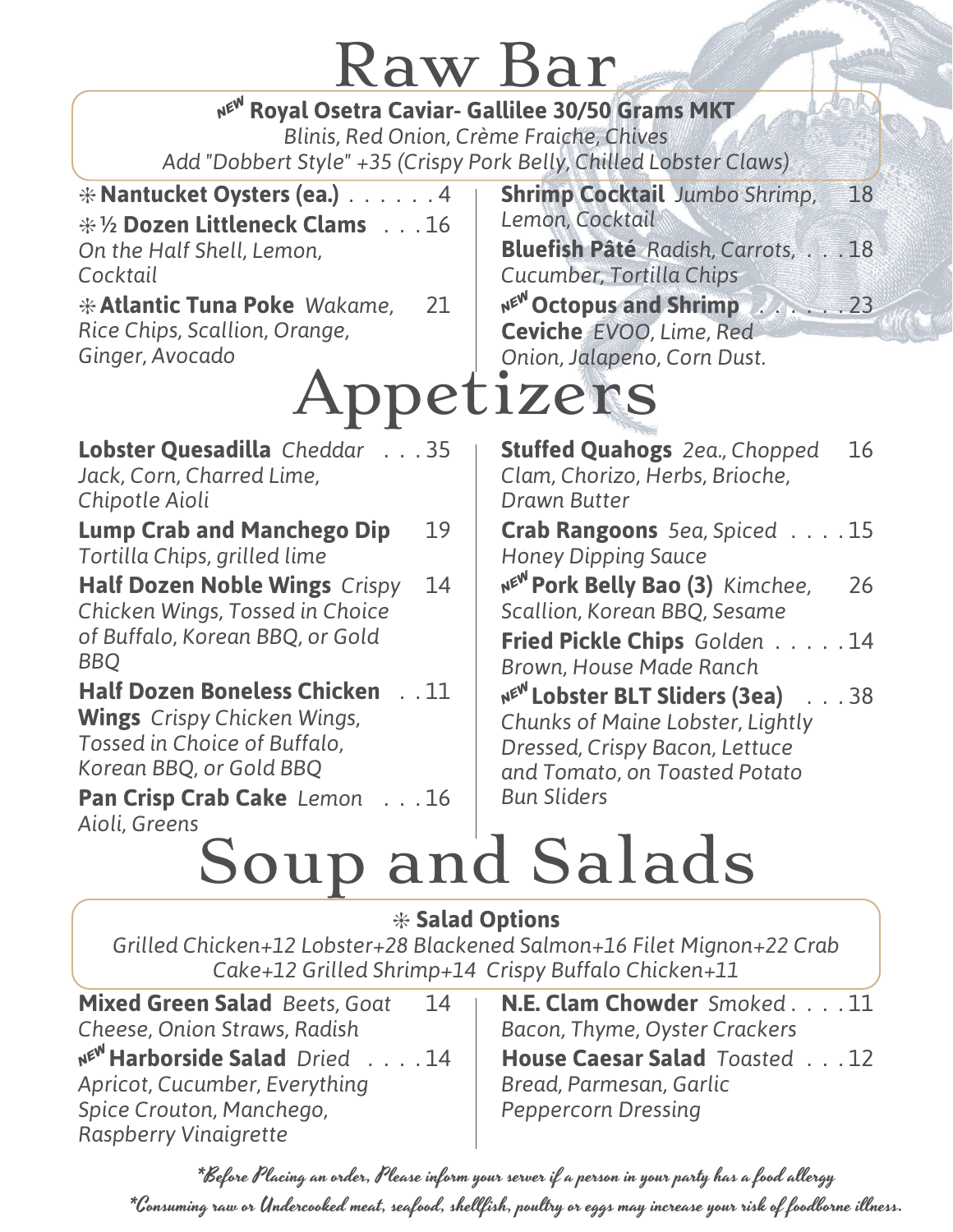## Main Courses

| NEW Sesame Crusted Tuna Bowl<br>Purple Cabbage, Radish, Kimchee,<br>Edamame, Scallion, Lomein<br>Noodle, Ginger Glaze              | 37 | NEW * Filet Mignon 80z Grilled, 47<br>Hoisin Demi Glace, Roasted<br><b>Green Beans and Lemon Herb</b><br>Potatoes        |    |
|------------------------------------------------------------------------------------------------------------------------------------|----|--------------------------------------------------------------------------------------------------------------------------|----|
| <b>Lobster Mac &amp; Cheese</b> 3 Cheese<br>Sauce, Atlantic Lobster<br>Add 4oz. Tenderloin Steak +18                               | 37 | <b>*Sriracha Glazed Salmon</b> 32<br>Wester Ross, Citrus Infused<br>Grains, Edamame Puree                                |    |
| NEW Chicken and Waffles Crispy<br><b>Buttermilk Fried Chicken Breast,</b><br>Belgian Waffles, Bourbon Hot<br>Maple, Side Cole Slaw | 29 | N.E. Fish & Chips Buttermilk 28<br>Fried Cod, Tartar Sauce, Lemon,<br>Cole Slaw<br><b>Crab Cake Dinner</b> 2 Crab Cakes, | 30 |
| Fried Shrimp Platter French 29<br>Fries, Tartar Sauce, Lemon, Cole<br>Slaw                                                         |    | Fries, Tartar Sauce, Lemon, Cole<br>Slaw                                                                                 |    |

#### **NE<sup>W</sup> Grilled Octopus and Pork Belly**

*Sweet and Spicy Gochujang Glaze, Kimchee, Lemon Herb Roasted Potato* 35

### Seafood Boils

Classic Low Country Boils - Wet Naps Included!

**Clam and Shrimp Boil** *Shrimp,* . . 43 *Littleneck Clams, Red Bliss Potato, Corn, Chorizo*

**Duo of Crab Boil** *½# King Crab,* 90 *½# Snow Crab, Creole Butter, Red Bliss Potato, Corn, Chorizo*

**Snow Crab and Shrimp Boil**  $1#$  60 *Snow Crab, Shrimp, Creole Butter, Red Bliss Potato, Corn, Chorizo*

**King Crab and Shrimp Boil** *1#* 110 *King Crab, Shrimp, Creole Butter, Red Bliss Potato, Corn, Chorizo*

#### Desserts

A**Chocolate Decadence Cake** 12 *Chocolate Glaze*

A**Chef's Selection Gelato** . . . . . 10 **Vanilla Bean Ice Cream** . . . . . . . 9

**Root Beer Float** *Caramel* . . . . . . 11 *Drizzle*

A**Irish Cream Cheesecake** . . . . 12 *Caramel Drizzle*

\*Before Placing an order, Please inform your server if a person in your party has a food allergy \*Consuming raw or Undercooked meat, seafood, shellfish, poultry or eggs may increase your risk of foodborne illness.